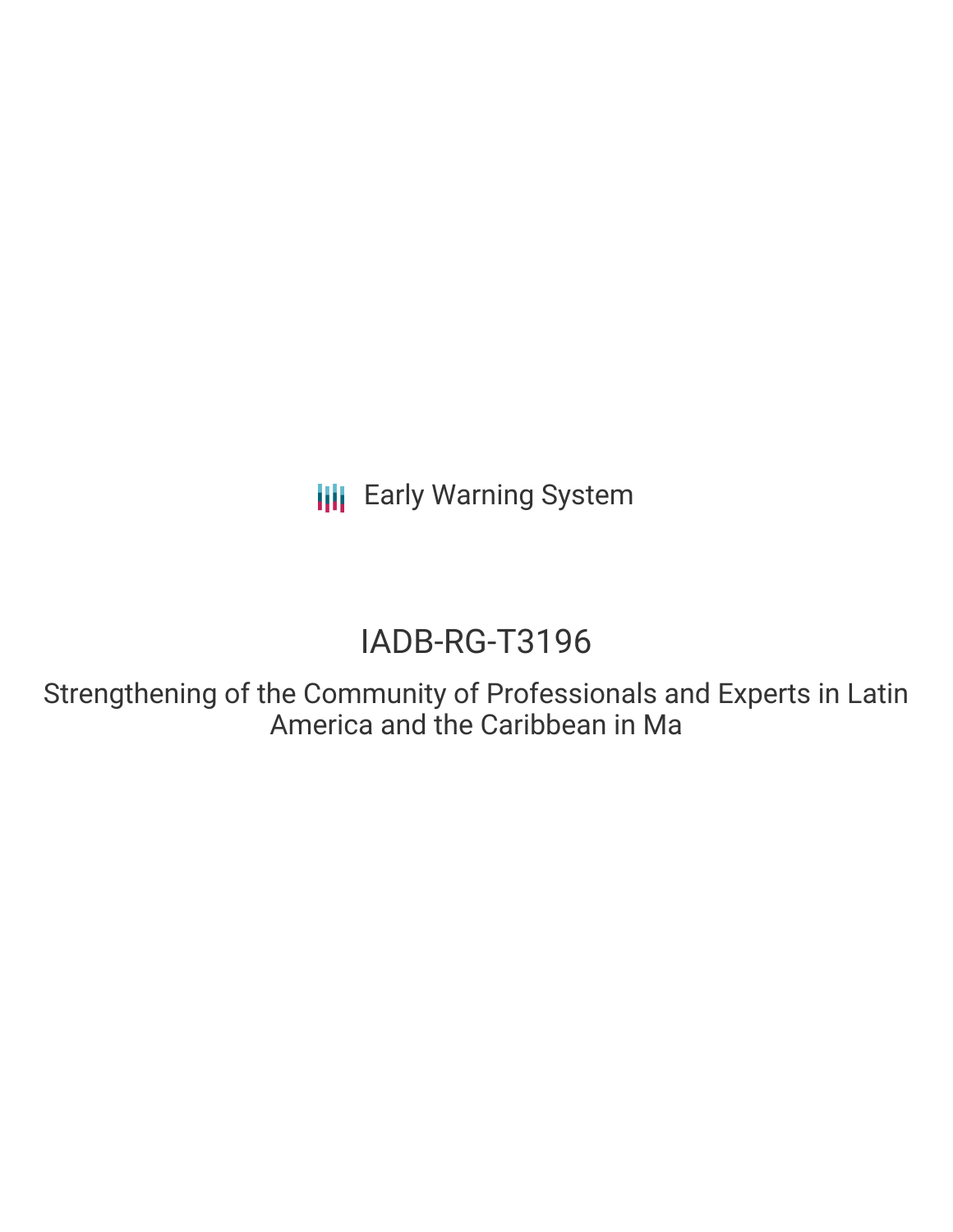

## **Quick Facts**

| <b>Financial Institutions</b>  | Inter-American Development Bank (IADB) |
|--------------------------------|----------------------------------------|
| <b>Status</b>                  | Active                                 |
| <b>Bank Risk Rating</b>        | C                                      |
| <b>Voting Date</b>             | 2018-05-15                             |
| <b>Borrower</b>                | Regional                               |
| <b>Sectors</b>                 | Law and Government                     |
| <b>Investment Type(s)</b>      | Grant                                  |
| <b>Investment Amount (USD)</b> | \$0.36 million                         |
| <b>Project Cost (USD)</b>      | $$0.36$ million                        |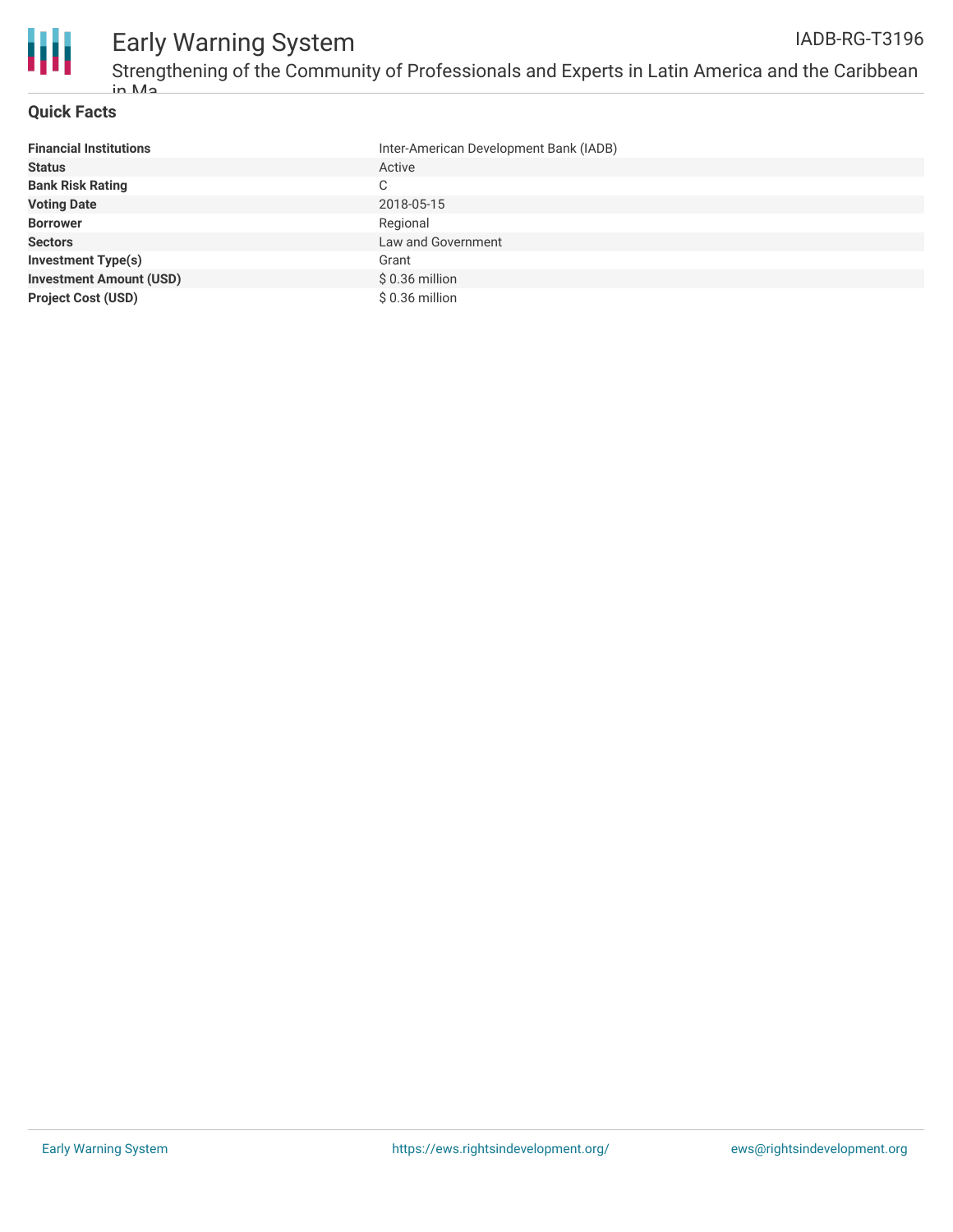

## **Project Description**

The bank informs that the objective of the proposed operation is to strengthen the capacity of the countries in the implementation of Managing for Development Results (MfDR)-oriented reforms by strengthening CoPLAC-GpRD and promoting its long-term sustainability. The TC will support the consolidation of networks and nuclei during 2018 and 2019 and will expand participation and number of members. Some of the main areas where the CoPLAC-GpRD (Comunidade de Profesionales y Experto en Latinoamerica y el Caribe en Gestión para Resultados en el Desarrollo) will contribute to disseminate knowledge correspond to budgeting, planning, public investment, public financial management, monitoring and evaluation, as well as project management. The demand in the countries for MfDR is clearly demonstrated by: the growth in the number of members of the CoPLAC, the number of entries to the website of the CoPLAC, and the number of participants in the activities of the CoPLAC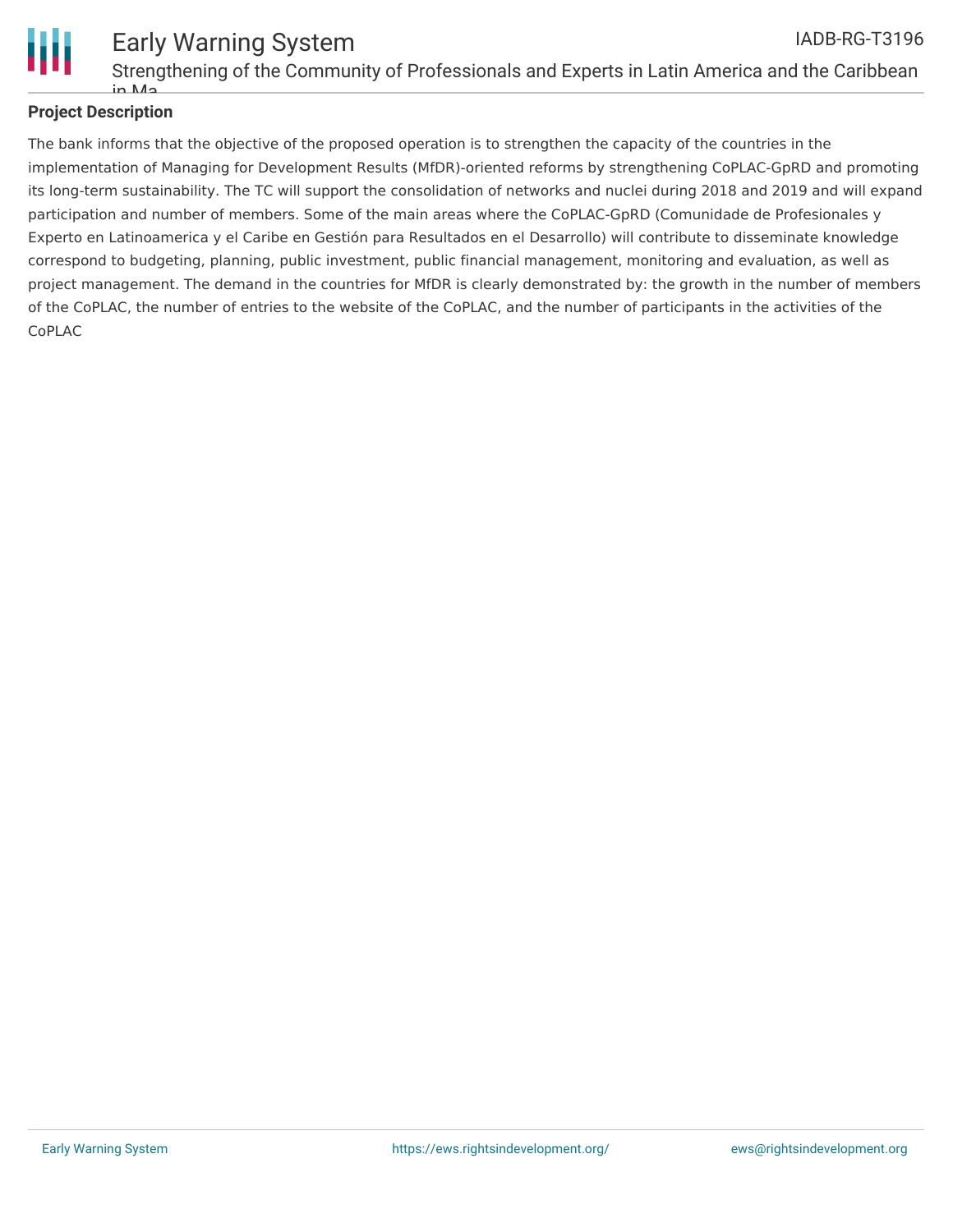

#### Early Warning System Strengthening of the Community of Professionals and Experts in Latin America and the Caribbean in Ma IADB-RG-T3196

## **Investment Description**

• Inter-American Development Bank (IADB)